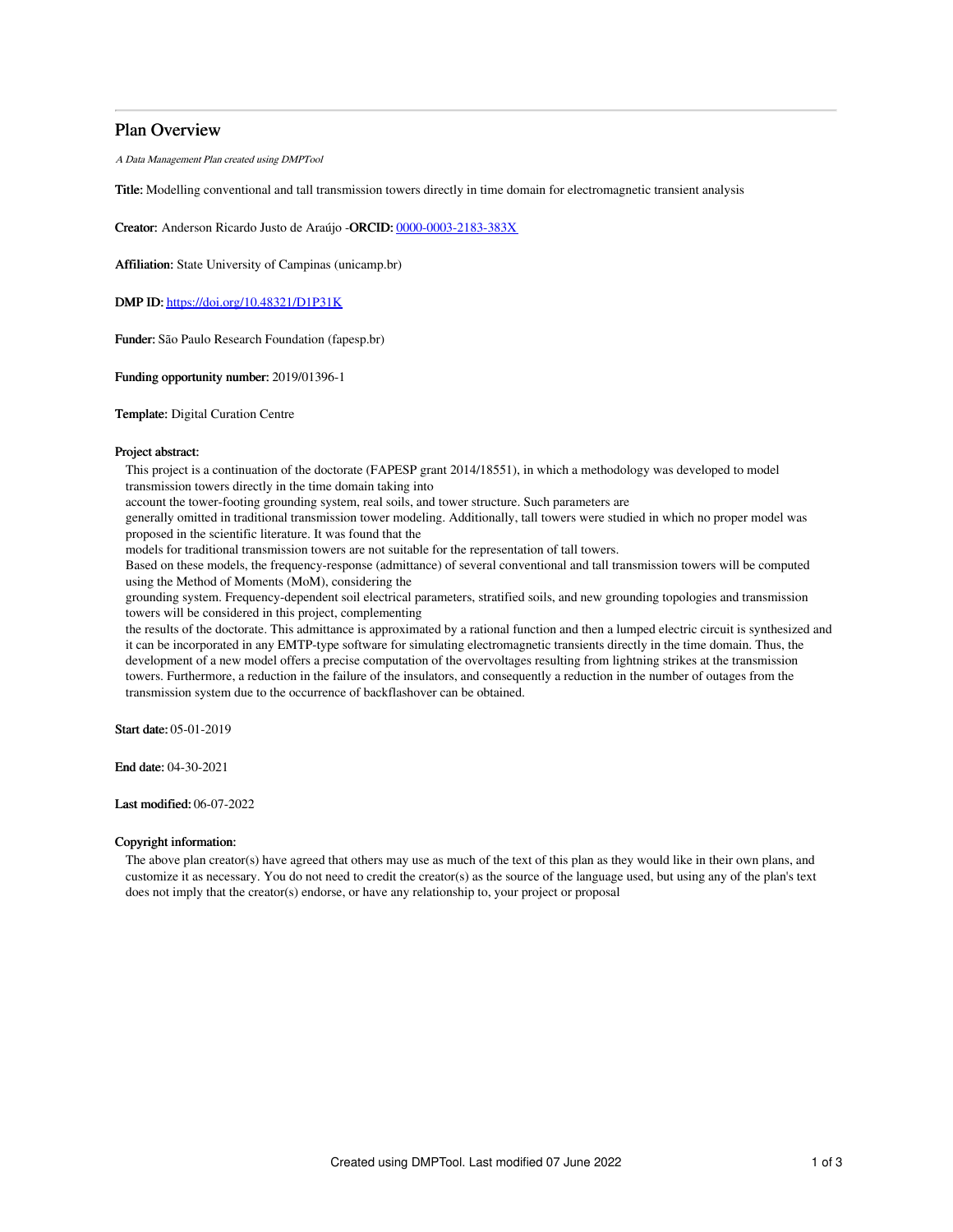# Modelling conventional and tall transmission towers directly in time domain for electromagnetic transient analysis

# Data Collection

### What data will you collect or create?

#### Data created are divided into three parts:

First, the data are obtained from the computations of the tower-footing grounding impedances and substation grounding grid impedance obtained for different scenarios, such as conductor arrangements, types of stratified or homogeneous soils, and including or not the frequency dependence of soil electrical parameters. Then, the transient ground potential rise (GPR) will be computed for these grounding systems considering a lightning current injected at this structure.

Second-New transmission tower models can be developed combining the several tower structures (conventional and tall) with the grounding systems studied in the first part. Third: For time-domain analysis, the improved tower model can be represented by a lumped circuit

and combined with classical JMarti's line model (phase conductors and shield wires), insulator

strings in the ATP software such as a full-wave black-box model. Then, the responses developed

to lightning strikes (first and subsequent strokes) injected at the top of the tower or shielding

wires can be properly analyzed in the time domain. Furthermore, the induced voltages at the cross-

arms across the insulator strings and the GPR developed at the tower base can be also computed

using the ATP program. On this basis, the BF can be adequately predicted using real characteristics of soil, tower structure, line conductors, and lightning current waveforms. Consequently,

the user can estimate the occurrence of BF across the insulators string and predict outages on

# the power systems

#### How will the data be collected or created?

The data are generated by simulations using the full-wave electromagnetic software FEKO developed by Altair Engineering utilized to solve Maxwell's equations with the numerical method of Moments (MoM). This software will compute the tower and/or tower-footing grounding impedance which can be provided in .dat files for students and researchers.

Then, the GPR can be calculated by inverse Fourier transform via MATLAB, by recursive methods implemented in MATLAB, or lumped circuit approached by the Vector Fitting technique incorporated via MATLAB programming code. Then, using the software ATP by means of LIB components, a full-wave black-box model can be developed to analyze the electromagnetic transient generated by lightning strikes on power systems. All files related to the simulations are generated in formats such as .m and .fig from MATLAB, and .acp from ATP-software. The illustrations for the power system components such as transmission towers and grounding electrodes are drawn with Draw.io or in POSTFEKO which they can be saved in these formats: .jpg, .png,.pdf, and draw.io.

The grounding electrode's structure can be also saved in CADFEKO, in the formats .igs,.sat,.stp.

All the conference papers, journal papers, and reports can be provided using the journal link or DOI number, or when it is possible, a copy will be provided in pdf in the Research gate.

Initially, measurements in the lab or fields are not predicted in this project. However, the data obtained will be compared with those available in the scientific literature.

# Documentation and Metadata

#### What documentation and metadata will accompany the data?

Documentation and metadata that will accompany the data are:

Article/Conference papers: Title, subjects, funders, copyrights, methodologies, sources, references, codes of the programs. Images in: .jpg, .fig; CAD files (structures designed in CADFEKO): .igs,.sat,.stp format;

### Ethics and Legal Compliance

#### How will you manage any ethical issues?

The project does not involve any ethical issue.

## How will you manage copyright and Intellectual Property Rights (IP/IPR) issues?

I will follow and respect the copyright and IPR rules proposed by each journal and conference in the electrical engineering area.

## Storage and Backup

#### How will the data be stored and backed up during the research?

We have sufficient storage and no charges for additional services are need.

#### How will you manage access and security?

The security is provided by the university